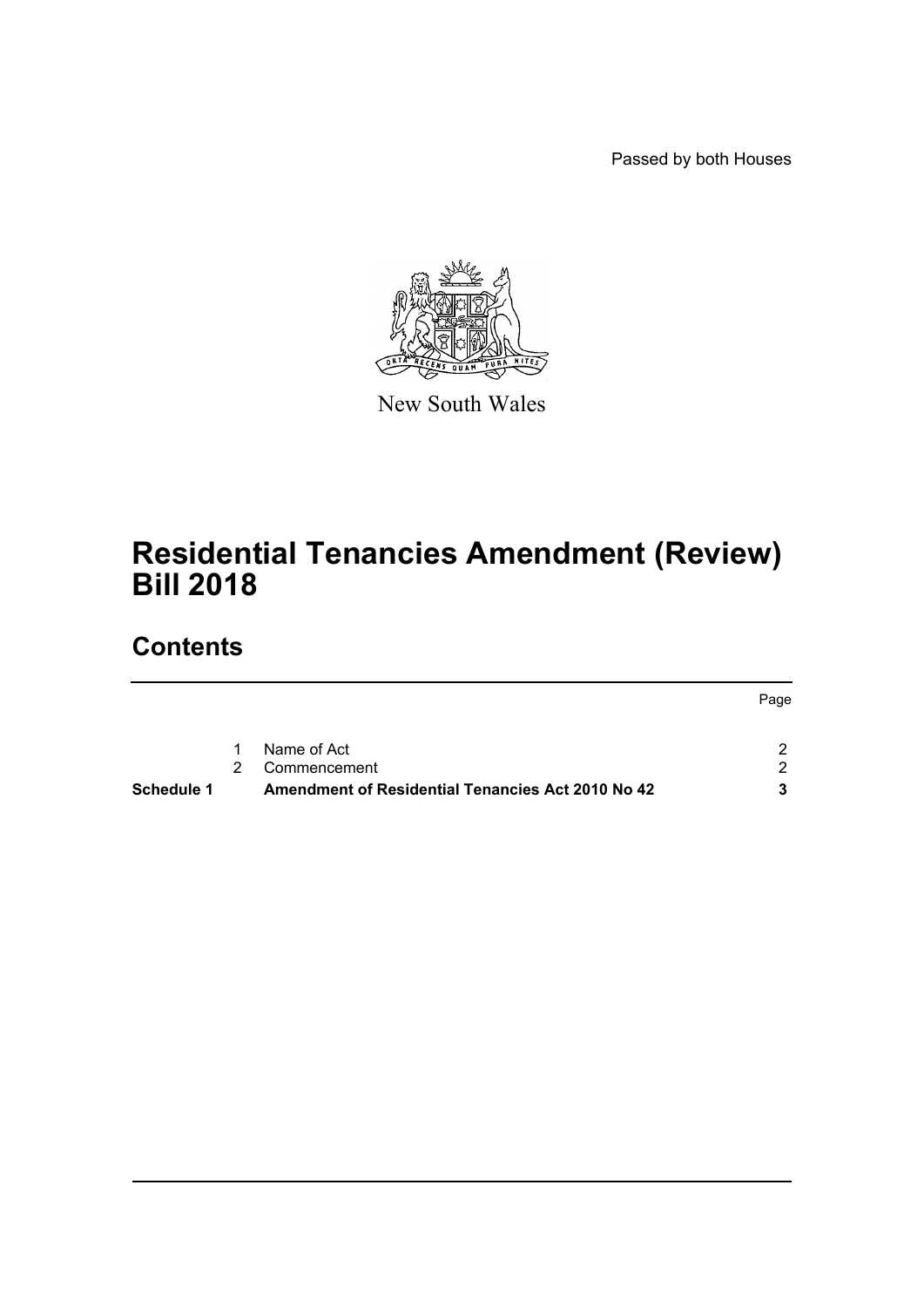*I certify that this public bill, which originated in the Legislative Assembly, has finally passed the Legislative Council and the Legislative Assembly of New South Wales.*

> *Clerk of the Legislative Assembly. Legislative Assembly, Sydney, , 2018*



New South Wales

# **Residential Tenancies Amendment (Review) Bill 2018**

Act No , 2018

An Act to amend the *Residential Tenancies Act 2010* relating to the rights and obligations of landlords, tenants and co-tenants, including to give effect to recommendations of the statutory review of the Act; and for other purposes.

*I have examined this bill and find it to correspond in all respects with the bill as finally passed by both Houses.*

*Assistant Speaker of the Legislative Assembly.*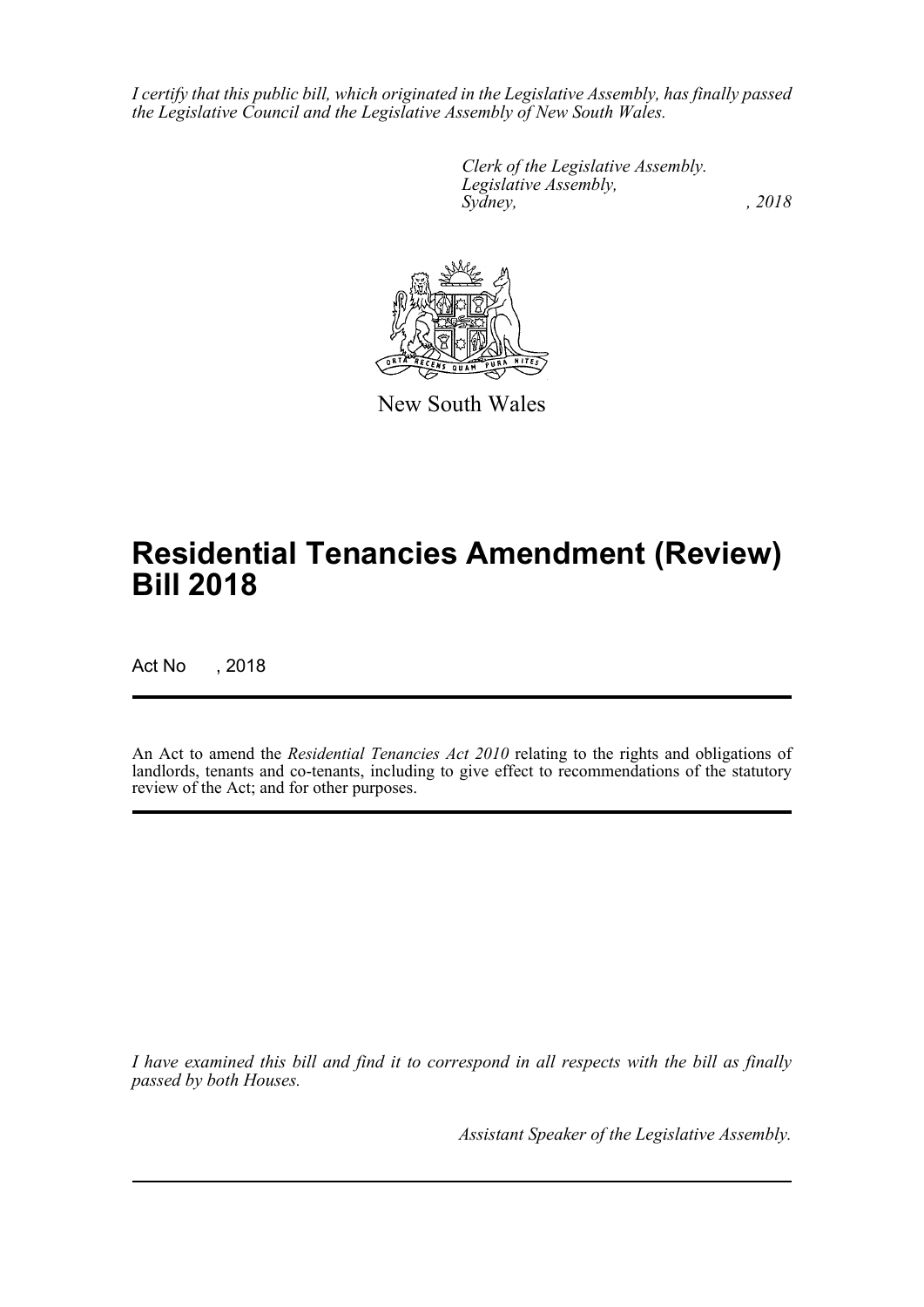## <span id="page-2-0"></span>**The Legislature of New South Wales enacts:**

## **1 Name of Act**

This Act is the *Residential Tenancies Amendment (Review) Act 2018*.

## <span id="page-2-1"></span>**2 Commencement**

This Act commences on a day or days to be appointed by proclamation.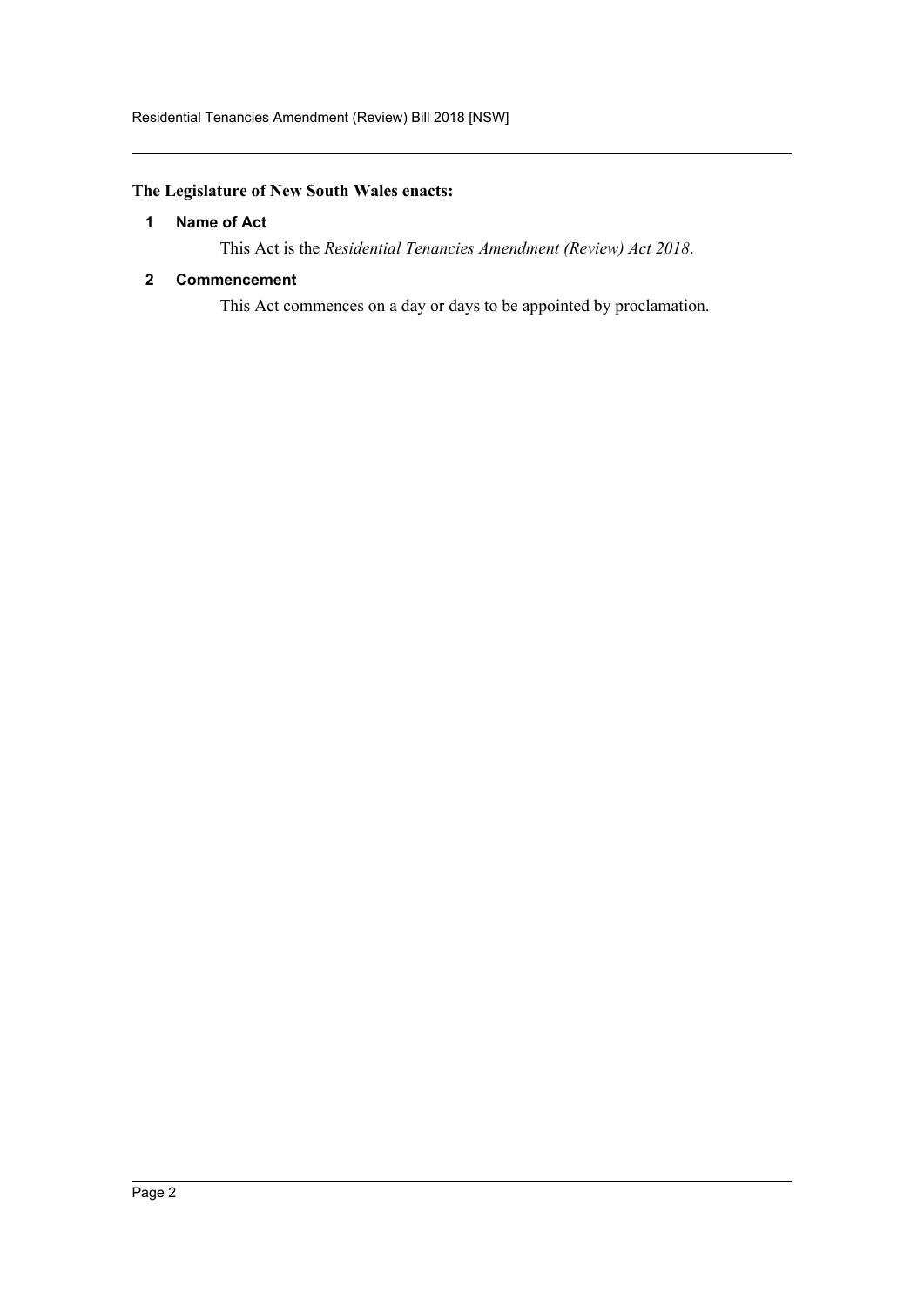## <span id="page-3-0"></span>**Schedule 1 Amendment of Residential Tenancies Act 2010 No 42**

## **[1] Section 3 Definitions**

Insert in alphabetical order in section 3 (1):

*break fee*—see section 107.

*domestic violence offence* has the same meaning as it has in the *Crimes (Domestic and Personal Violence) Act 2007*.

*separately metered* means that there is, in respect of residential premises, a meter:

- (a) that satisfies an Australian Standard prescribed by the regulations dealing with electrical, gas, oil or water metering equipment, and
- (b) that has been installed in accordance with the manufacturer's instructions for installation or industry practice, and
- (c) that measures the quantity of electricity, gas, oil or water that is supplied to, or used at, only those residential premises, and
- (d) that enables a separate bill to be issued by the supplier for all charges for the supply and use of the electricity, gas, oil or water at those residential premises, and
- (e) if the meter is to measure the supply of electricity—in respect of which an NMI, within the meaning of the *National Energy Retail Law (NSW)*, has been assigned, and
- (f) if the meter is to measure the supply of gas—in respect of which an MIRN or a delivery point identifier, within the meaning of the *National Energy Retail Law (NSW)*, has been assigned.

## **[2] Section 26 Disclosure of information to tenants generally**

Insert after section 26 (2):

#### (2A) **Disclosure or provision of strata scheme information**

If the residential tenancy agreement relates to residential premises that comprise or include a lot in a strata scheme (within the meaning of the *Strata Schemes Management Act 2015*)—a landlord or landlord's agent must, before the tenant enters into the residential tenancy agreement:

- (a) give the tenant a copy of the by-laws for the strata scheme, and
- (b) if a strata renewal committee is currently established in relation to the strata scheme under the *Strata Schemes Development Act 2015*, disclose that fact to the tenant.

## **[3] Section 26 (3)**

Omit "Subsection (2) does". Insert instead "Subsections (2) and (2A) (b) do".

#### **[4] Section 29 Condition reports**

Omit section 29 (2). Insert instead:

(2) The landlord or landlord's agent must, before or at the time the tenant signs the residential tenancy agreement, give to the tenant 2 copies, or one electronic copy, of the completed condition report.

Maximum penalty: 20 penalty units.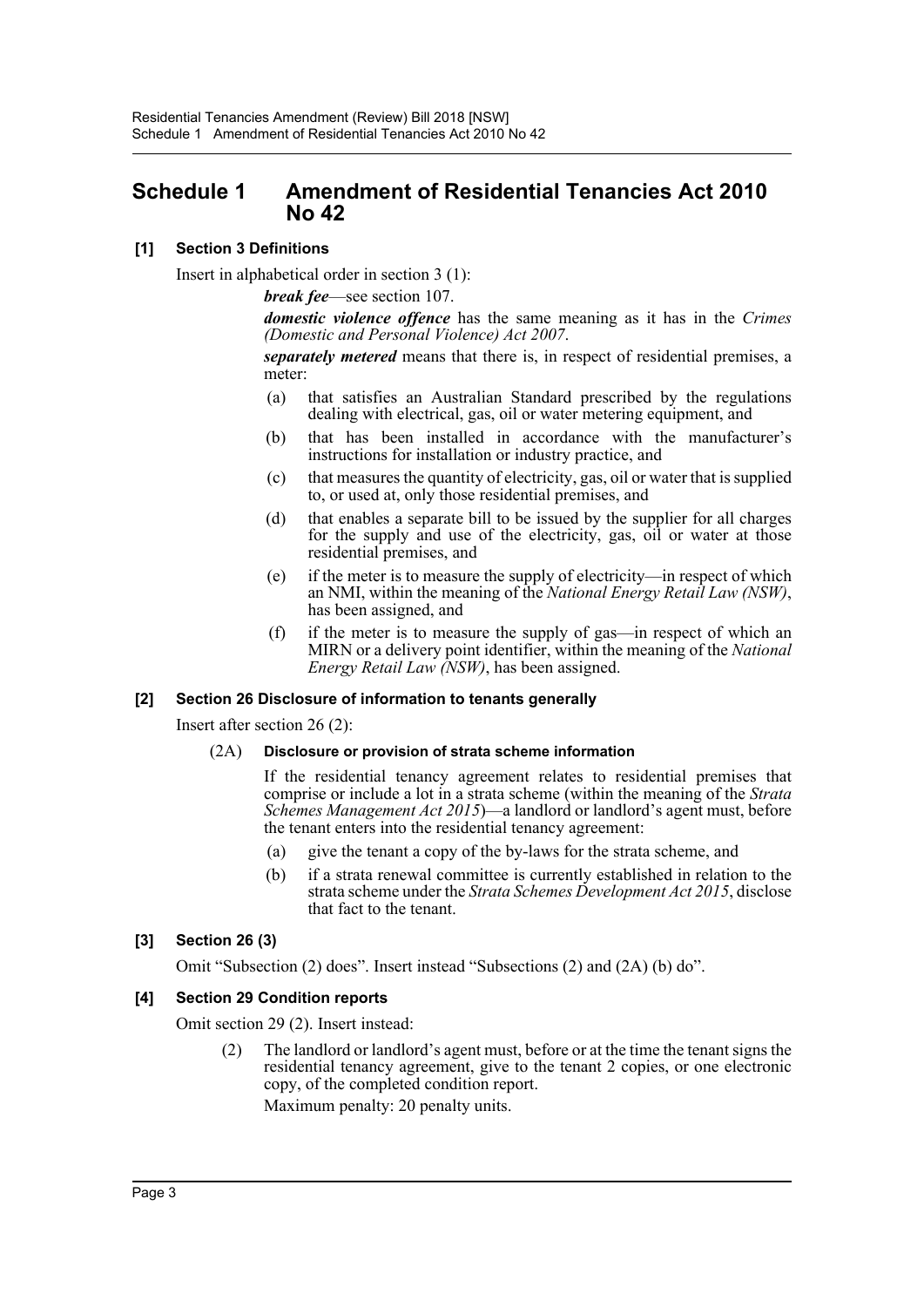## **[5] Section 29 (3)**

Omit "receiving it". Insert instead "taking possession of the residential premises".

#### **[6] Section 29 (3A)**

Insert after section 29 (3):

(3A) Subsection (3) does not apply to the tenant if the landlord or landlord's agent has failed to give to the tenant copies of the condition report in accordance with this section.

#### **[7] Section 31A**

Insert after section 31:

#### **31A Landlord's information statement**

(1) A landlord must not enter into a residential tenancy agreement unless the landlord or the landlord's agent has signed an acknowledgment on the residential tenancy agreement that the landlord has read and understood the contents of an information statement in the approved form that sets out the landlord's rights and obligations under this Act and any other Act or law in relation to the proposed residential tenancy (a *rights and obligations information statement*).

Maximum penalty: 20 penalty units.

(2) A landlord's agent must not sign an acknowledgment on the residential tenancy agreement unless the landlord's agent has first obtained from the landlord a statement in writing that the landlord has read and understood the contents of the rights and obligations information statement. Maximum penalty: 20 penalty units.

#### **[8] Section 36 Rent receipts**

Insert "or send it by email to an email address specified by the tenant for the service of documents of that kind" after "premises" in section 36 (2).

#### **[9] Section 41 Rent increases**

Insert after section 41 (1):

- (1A) Subsection (1) does not apply to a fixed term agreement for a fixed term of less than 2 years that specifies the date on which, and the amount by which, the rent payable under that agreement will be increased. This subsection does not affect the operation of subsection  $(2)$  in relation to the renewal of a fixed term agreement.
- (1B) The rent payable under a periodic agreement may not be increased more than once in any period of 12 months.

#### **[10] Section 52 Landlord's general obligations for residential premises**

Insert after section 52 (1):

- (1A) Without limiting the circumstances in which residential premises are not fit for habitation, residential premises are not fit for habitation unless the residential premises:
	- (a) are structurally sound, and
	- (b) have adequate natural light or artificial lighting in each room of the premises other than a room that is intended to be used only for the purposes of storage or a garage, and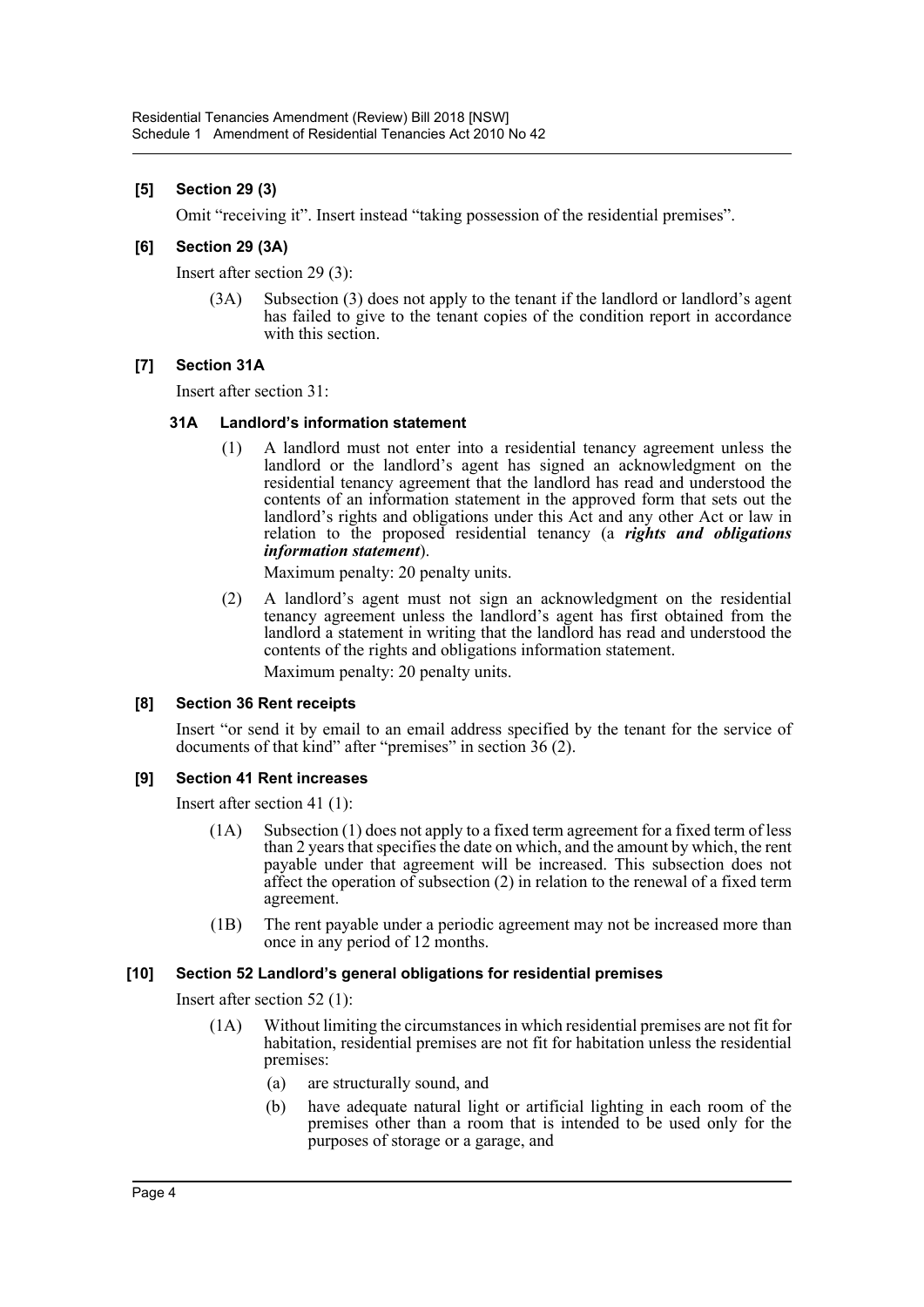- (c) have adequate ventilation, and
- (d) are supplied with electricity or gas and have an adequate number of electricity outlet sockets or gas outlet sockets for the supply of lighting and heating to, and use of appliances in, the premises, and
- (e) have adequate plumbing and drainage, and
- (f) are connected to a water supply service or infrastructure that supplies water (including, but not limited to, a water bore or water tank) that is able to supply to the premises hot and cold water for drinking and ablution and cleaning activities, and
- (g) contain bathroom facilities, including toilet and washing facilities, that allow privacy for the user.
- (1B) For the purposes of subsection (1A) (a), residential premises are structurally sound only if the floors, ceilings, walls, supporting structures (including foundations), doors, windows, roof, stairs, balconies, balustrades and railings:
	- (a) are in a reasonable state of repair, and
	- (b) with respect to the floors, ceilings, walls and supporting structures—are not subject to significant dampness, and
	- (c) with respect to the roof, ceilings and windows—do not allow water penetration into the premises, and
	- (d) are not liable to collapse because they are rotted or otherwise defective.
- (1C) The Secretary may exempt any specified premises or any specified class of premises from the operation of all or any part of this section. An exemption may be unconditional or subject to conditions.

#### **[11] Section 54 Liability of tenant or co-tenant for actions of others**

Insert after section 54 (1):

- (1A) Subsection (1) does not apply to a tenant who is the victim of a domestic violence offence, or an exempted co-tenant, if the relevant act or omission constitutes or resulted in damage to the residential premises and occurred during the commission of the domestic violence offence.
- (1B) In this section, an *exempted co-tenant* means a tenant under the same residential tenancy agreement as the tenant referred to subsection (1A) who is not a relevant domestic violence offender (within the meaning of Division 3A of Part 5) nominated in a document referred to in section 105C (2) and annexed to a domestic violence termination notice (within the meaning of section 105B) for the residential tenancy agreement.

#### **[12] Section 55 Access generally by landlord to residential premises without consent**

Insert after section 55 (2) (d):

- (d1) to take photographs, or make a visual recording, of the interior of the premises for the purposes of advertising the residential premises for sale or lease not more than once in the period of 28 days preceding the commencement of marketing the residential premises for sale or lease or the termination of the agreement, if the tenant is given:
	- (i) reasonable notice, and
	- (ii) a reasonable opportunity to move any of the tenant's possessions that can reasonably be moved out of the frame of the photograph or the scope of the recording.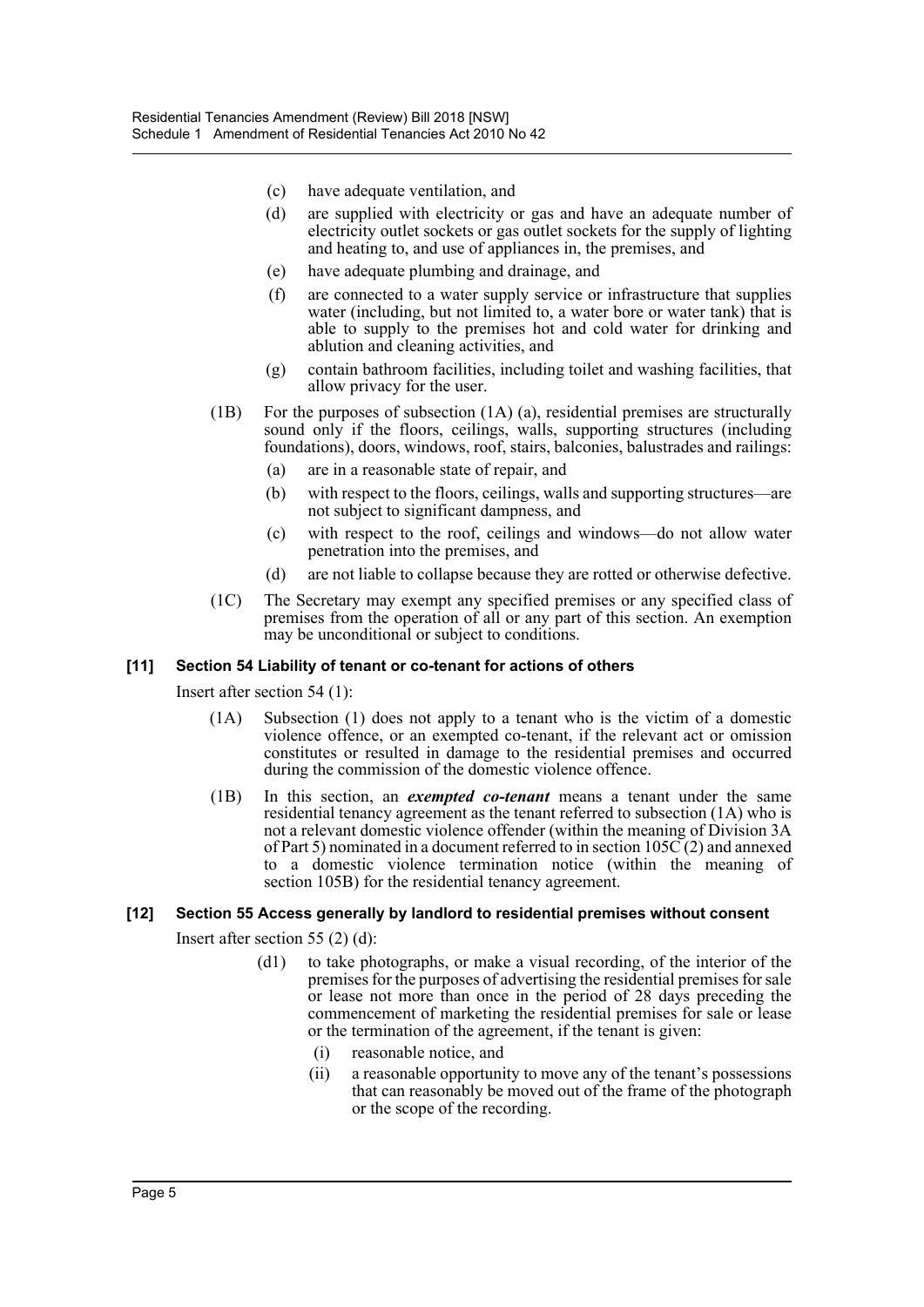## **[13] Section 55A**

Insert after section 55:

#### **55A Publishing photographs of residential premises with tenant's consent**

(1) A landlord or landlord's agent must not publish any photograph taken or visual recording made of the interior of residential premises in which any of the tenant's possessions are visible without first obtaining the written consent of the tenant.

Maximum penalty: 20 penalty units.

- (2) A tenant must not unreasonably withhold consent required to be obtained under this section.
- (3) Without limiting subsection (2), it is not unreasonable for the tenant to withhold consent if the tenant is in circumstances of domestic violence, within the meaning of section 105B.
- (4) In this section, a photograph or visual recording is *published* if it is:
	- (a) publicly exhibited in, on, over or under any building, vehicle or place (whether or not a public place and whether on land or water), or in the air in view of persons being in any street or public place, or
	- (b) disseminated by means of a website, email or other electronic communication, or
	- (c) in the case of a photograph:
		- (i) inserted in any newspaper, periodical publication or other publication, or
		- (ii) contained in any flyer or other document sent or delivered to any person or thrown or left on premises occupied by any person.
- (5) A photograph or visual recording is not published if it is disseminated solely between the landlord and the landlord's agent for purposes relating to carrying out an inspection of the residential premises, maintenance or repairs.
- (6) This section is a term of every residential tenancy agreement.

## **[14] Section 64A**

Insert after section 64:

#### **64A Carrying out repairs to smoke alarms as a matter of urgency**

- (1) Repairs to a smoke alarm must only be carried out by a landlord.
- (2) A landlord must carry out repairs to a smoke alarm:
	- (a) in the manner prescribed by the regulations, and
	- (b) within the time period prescribed by the regulations.

Maximum penalty: 20 penalty units.

- (3) Despite subsection (1), a tenant may carry out:
	- (a) repairs to a smoke alarm of a kind prescribed by the regulations, and
	- (b) the kinds of repairs prescribed by the regulations.
- (4) A tenant who carries out repairs to a smoke alarm under subsection (3) is entitled to reimbursement in accordance with the regulations.
- (5) This section is a term of every residential tenancy agreement.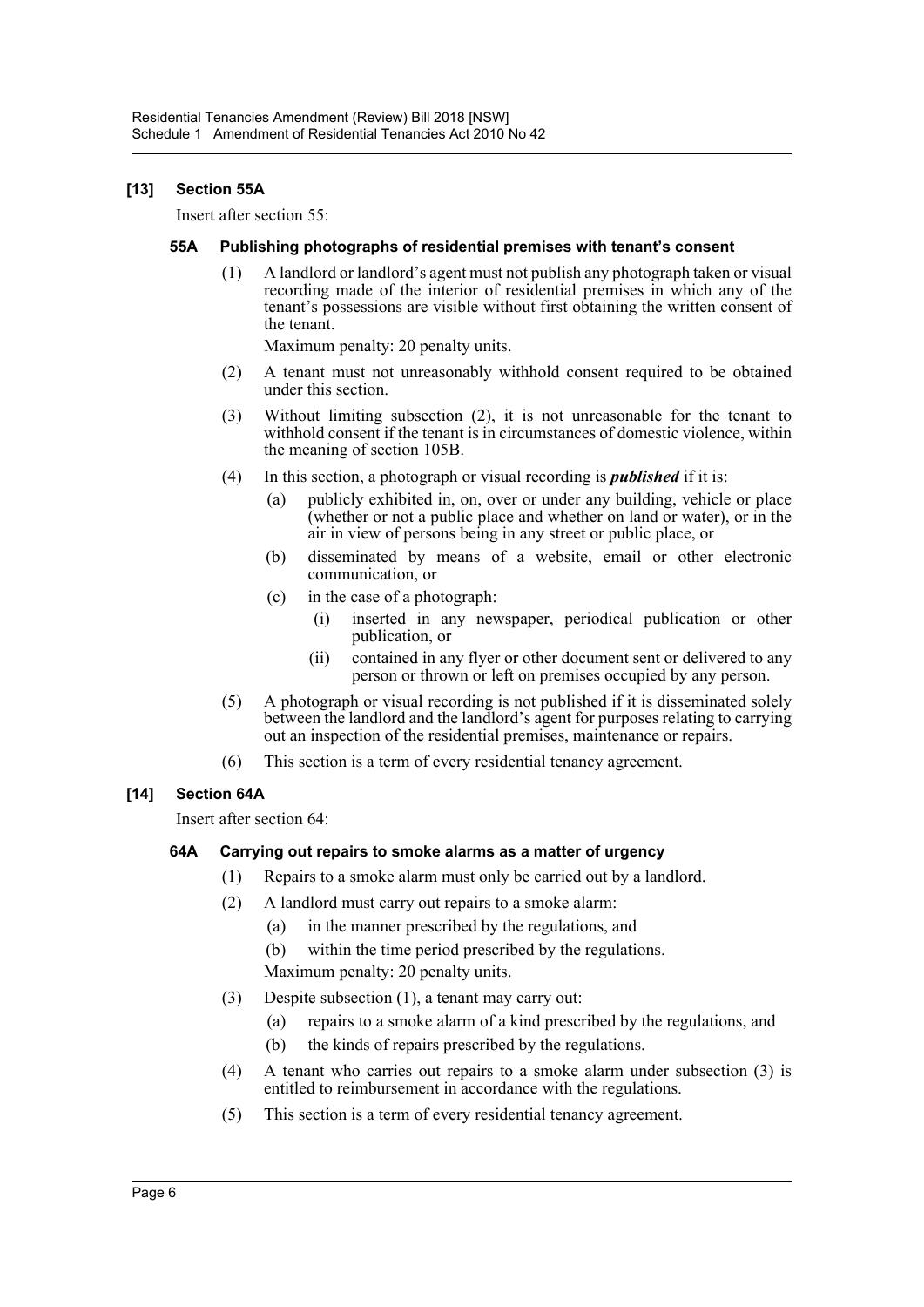(6) In this section, *repairs to a smoke alarm*, includes maintenance of a smoke alarm in working order by installing or replacing a battery in the smoke alarm.

#### **[15] Section 65 Tenants' remedies for repairs—Tribunal orders**

Insert after section 65 (1) (b):

(c) an order that the landlord reimburse the tenant an amount for repairs to a smoke alarm carried out by the tenant under section 64A (3).

## **[16] Section 65 (3)**

Omit the subsection. Insert instead:

- (3) In deciding whether to make an order under this section, the Tribunal:
	- (a) must take into consideration the regulations, if any, made under subsection (6), and
	- (b) may take into consideration whether the landlord failed to act with reasonable diligence to have the repair carried out.
- (3A) The Tribunal must not determine that a landlord has breached the obligation unless it is satisfied that the landlord had notice of the need for the repair or ought reasonably to have known of the need for the repair.

## **[17] Section 65 (6)**

Insert after section 65 (5):

#### (6) **Guidelines relating to reasonable time for repairs**

The regulations may provide for guidelines relating to reasonable times within which repairs to, and maintenance of, residential premises required to be carried out by the landlord under the residential tenancy agreement, this Act or any other Act or law should be carried out.

## **[18] Part 3, Division 5A**

Insert after Division 5 of Part 3:

## **Division 5A Rectification orders**

#### **65A Definitions**

In this Division:

*landlord rectification order*—see section 65C.

*rectification order* means a tenant rectification order or a landlord rectification order.

*tenant rectification order*—see section 65B.

#### **65B Damage to premises—investigation by Secretary**

- (1) On application in writing by a landlord, the Secretary may cause an investigator to investigate whether the tenant:
	- (a) has intentionally or negligently caused or permitted damage to the residential premises, and
	- (b) without reasonable excuse, has refused or failed to repair, or satisfactorily repair, the damage.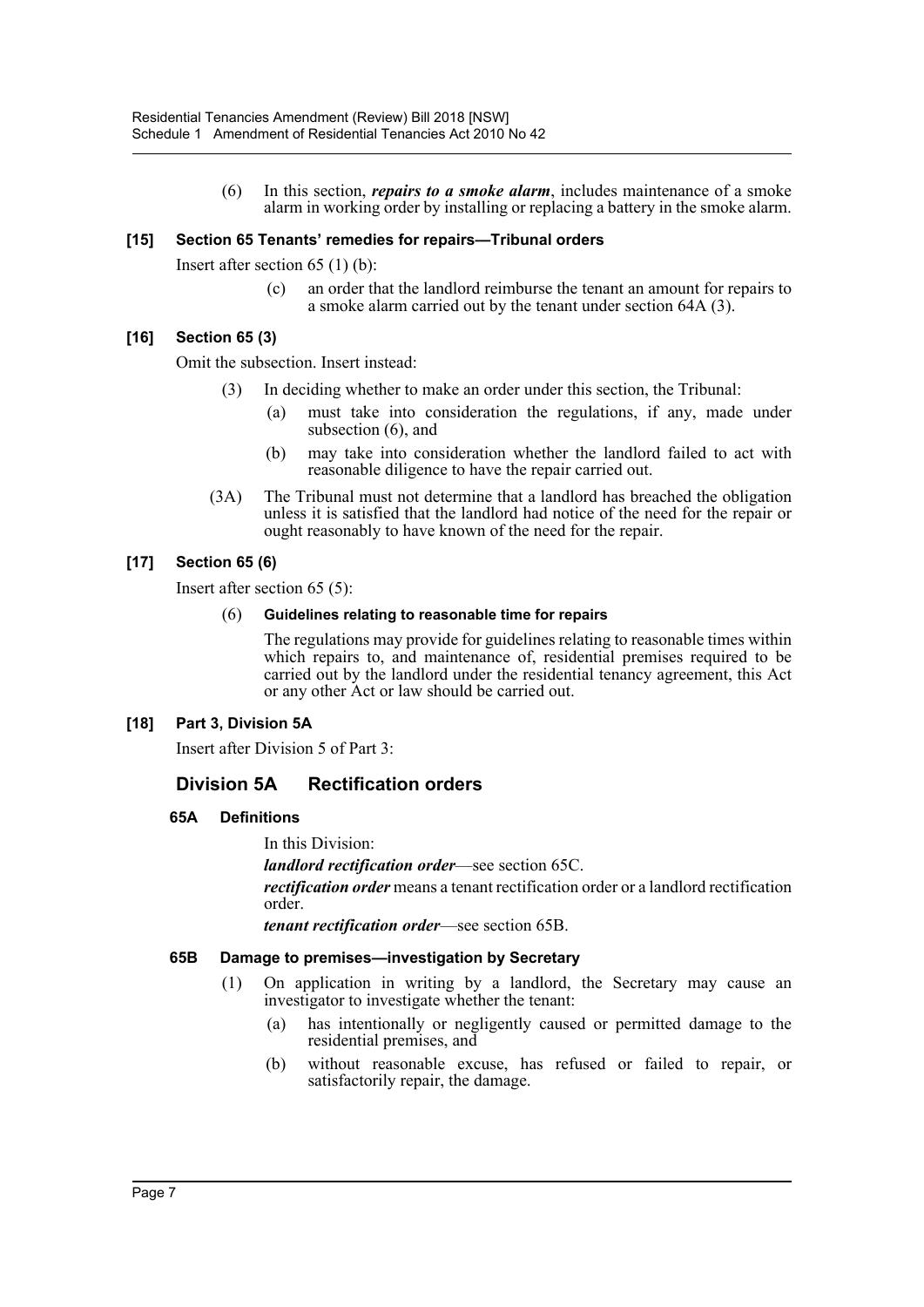- (2) An application may only be made under this section if:
	- (a) the landlord has requested the tenant by notice in writing to repair damage to the residential premises intentionally or negligently caused or permitted by the tenant, and
	- (b) the written notice contains particulars of the damage, and
	- (c) the tenant has, without reasonable excuse, refused or failed to repair, or satisfactorily repair, the damage, and
	- (d) the application is accompanied by the fee prescribed by the regulations.
- (3) An investigation may be carried out only if the tenant has consented to the investigation within 7 days of being requested by the Secretary to do so.
- (4) If, after an investigation is completed, the Secretary is satisfied that the tenant:
	- (a) has intentionally or negligently caused or permitted damage to the residential premises and, in doing so, has breached the residential tenancy agreement, and
	- (b) has, without reasonable excuse, refused or failed to repair, or satisfactorily repair, the damage,

the Secretary may, by notice in writing, order the tenant to take the steps specified in the order to ensure that the repairs specified in the order are carried out, rectified or completed (a *tenant rectification order*).

- (5) The tenant rectification order:
	- (a) may specify conditions to be complied with by the landlord before the requirements of the order must be complied with, and
	- (b) may specify stages in which the requirements of the order must be complied with, and
	- (c) must specify a date by which the requirements of the order must be complied with or a date by which the requirements of any stage of the order must be complied with, subject to the landlord's compliance with any condition referred to in paragraph (a), and
	- (d) must state the reasons for the Secretary's decision to make a tenant rectification order, including particulars of the results of the investigation, and
	- (e) must indicate that the tenant and the landlord each has a right to apply:
		- to the Secretary for a review of the Secretary's decision to issue a tenant rectification order or the terms of the tenant rectification order, or
		- (ii) to the Tribunal in respect of the matter giving rise to the making of the tenant rectification order, and
	- (f) must indicate that the order will be suspended if the matter giving rise to the order becomes the subject of an application by the tenant or landlord to the Secretary or Tribunal.
- (6) The Secretary must give the landlord a copy of the tenant rectification order.
- (7) The tenant rectification order may be amended by a further order of the Secretary on the application of the landlord or tenant made within 7 days of the date on which the tenant was given the tenant rectification order.
- (8) If an application is made under subsection (7), the tenant rectification order is suspended until the Secretary determines the application.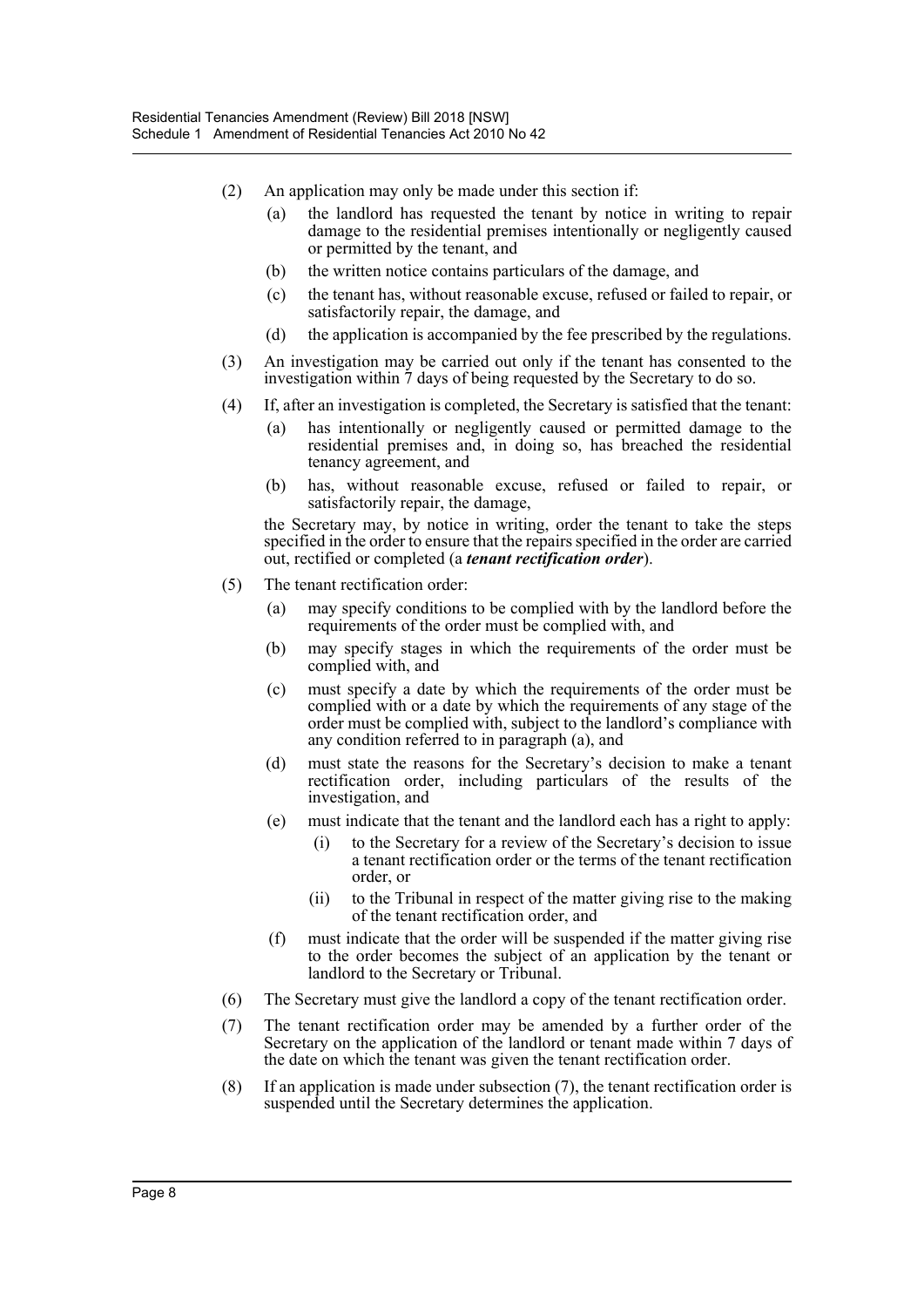- (9) This section does not apply to a tenant or co-tenant who has immunity from liability for damage given under section 54 (1A) or (1B).
- (10) This section does not affect any other rights of the tenant or landlord under this Act for breaches of the residential tenancy agreement.

#### **65C Breaches of landlord's general obligation—investigation by Secretary**

- (1) On application in writing by a tenant, the Secretary may cause an investigator to investigate whether the landlord in respect of those premises has breached the landlord's obligations under section 63.
- (2) An application may be made under this section only if:
	- (a) the tenant has requested the landlord by notice in writing to carry out repairs to the residential premises necessary to provide and maintain the residential premises in a reasonable state of repair, and
	- (b) the written notice contains particulars of the repairs, and
	- (c) the landlord has, without reasonable excuse, refused or failed to carry out, or carry out satisfactorily, the repairs, and
	- (d) the application is accompanied by the fee prescribed by the regulations.
- (3) If, after an investigation is completed, the Secretary is satisfied that the landlord has breached the landlord's obligations under section 63, the Secretary may, by notice in writing, order the landlord to take the steps specified in the order to ensure that the repairs specified in the order are carried out, rectified or completed (a *landlord rectification order*).
- (4) A landlord rectification order:
	- (a) may specify conditions to be complied with by the tenant before the requirements of the order must be complied with, and
	- (b) may specify stages in which the requirements of the order must be complied with, and
	- (c) must specify a date by which the requirements of the order must be complied with or a date by which the requirements of any stage of the order must be complied with, subject to the tenant's compliance with any condition referred to in paragraph (a), and
	- (d) must state the reasons for the Secretary's decision to make a landlord rectification order, including particulars of the results of the investigation, and
	- (e) must indicate that the tenant and the landlord each has a right to apply:
		- (i) to the Secretary for a review of the Secretary's decision to issue a landlord rectification order or the terms of the landlord rectification order, or
		- (ii) to the Tribunal in respect of the matter giving rise to the making of the landlord rectification order, and
	- (f) must indicate that the order will be suspended if the matter giving rise to the order becomes the subject of an application by the tenant or landlord to the Secretary or Tribunal.
- (5) The Secretary must provide the tenant with a copy of the landlord rectification order.
- (6) A landlord rectification order may be amended by a further order of the Secretary on the application of the landlord or tenant made within 7 days of the date of the landlord rectification order.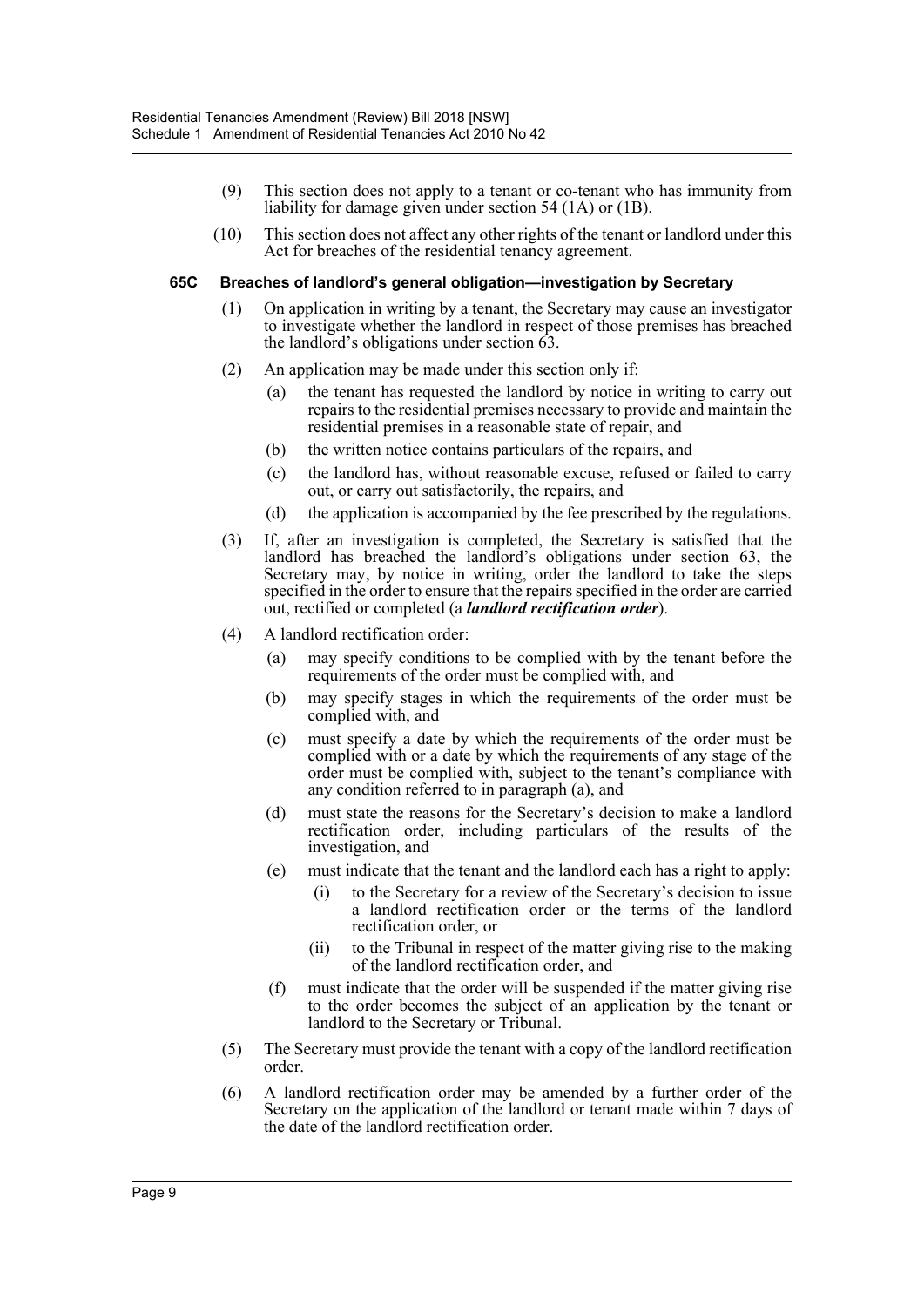- (7) If an application is made under subsection (6), the landlord rectification order is suspended until the Secretary determines the application.
- (8) The landlord must comply with the requirements of a landlord rectification order.

Maximum penalty: 20 penalty units.

(9) This section does not affect any other rights of the tenant or landlord under this Act for breaches of the residential tenancy agreement.

#### **65D Application to Tribunal**

- (1) A landlord or tenant may make an application to the Tribunal in respect of the matter giving rise to the making of a rectification order (the *relevant rectification order*) within 14 days of the date of the relevant rectification order or, if the relevant rectification order is amended, the date of the amended relevant rectification order.
- (2) If a landlord or tenant makes an application under this section, the operation of the relevant rectification order is suspended:
	- (a) pending the determination of the application by the Tribunal, or
	- (b) if the application is withdrawn—until the date of the withdrawal.
- (3) The relevant rectification order ceases to have effect on the day on which the Tribunal makes an order under this section.

#### **[19] Section 66 Tenant must not make alterations to premises without consent**

Insert after section 66 (2):

- (2A) The regulations may make provision for or with respect to the following:
	- (a) the kinds of alterations that are of a minor nature in relation to which it would be unreasonable for a landlord to withhold consent,
	- (b) the circumstances in which the giving of consent by the landlord to the alteration may be conditional on the alteration only being carried out by a person appropriately qualified to carry out alterations of that kind.

## **[20] Section 80 Definitions**

Insert in alphabetical order:

*employee or caretaker residential tenancy agreement* means an agreement or arrangement taken to be a residential tenancy agreement under section 9.

#### **[21] Section 85 Termination of periodic agreement—no grounds required to be given**

Insert after section 85 (2):

- (2A) Despite subsection (2), in the case of an employee or caretaker residential tenancy agreement, the termination notice must specify a termination date that is:
	- (a) on or after the end of the period of notice for termination agreed to by the landlord and the employee or caretaker in that agreement or arrangement, or
	- (b) not earlier than 28 days after the day on which the notice is given, whichever is the later date.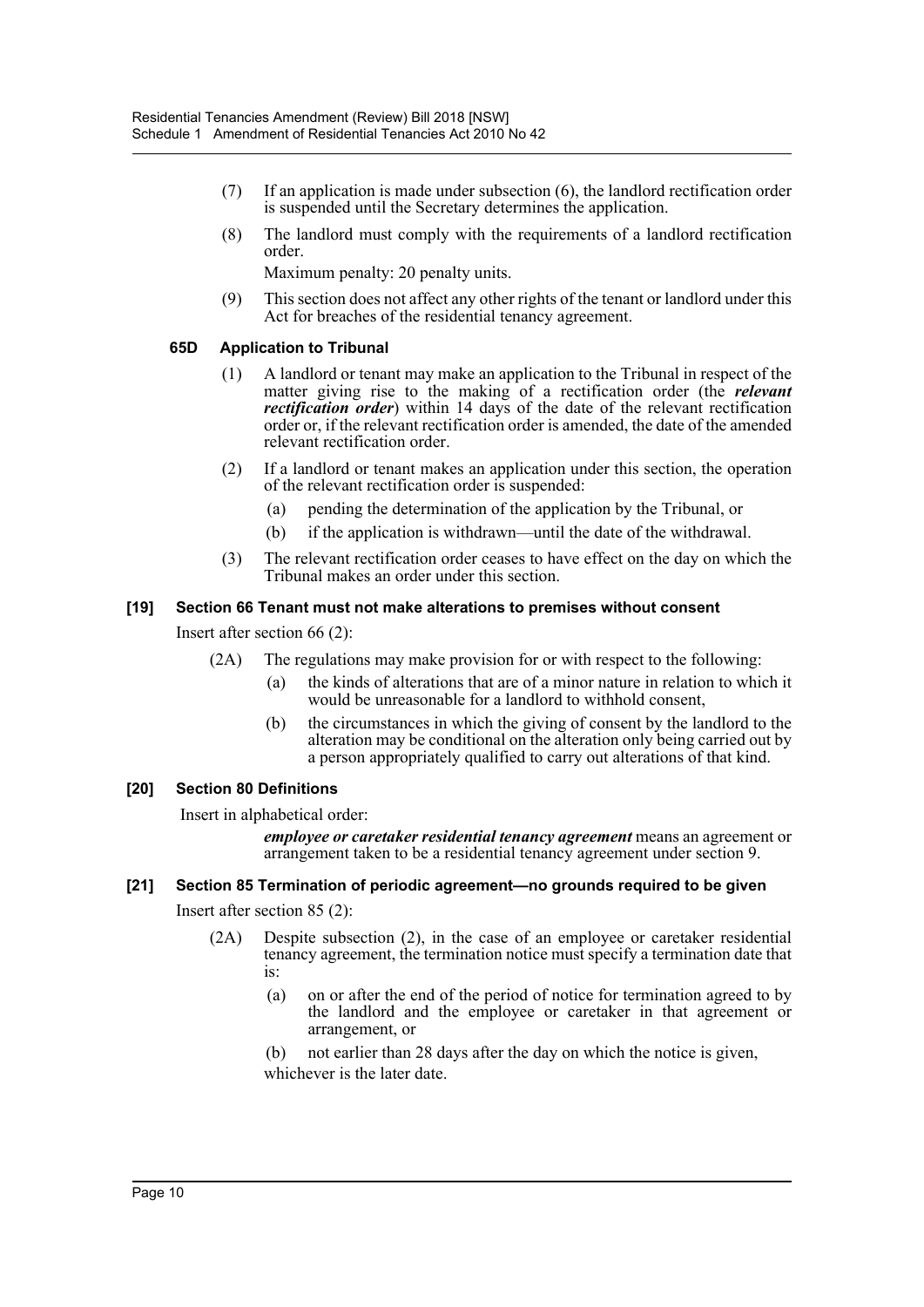#### **[22] Section 88 Termination notices for non-payment of rent or charges**

Omit section 88 (1). Insert instead:

- (1) A termination notice given by a landlord on the ground of a breach of the residential tenancy agreement arising solely from a failure to pay:
	- (a) rent, or
	- (b) water usage charges, or
	- (c) charges for the supply of electricity, gas or oil (*utility charges*),

payable by the tenant (a *non-payment termination notice*) has no effect unless the rent has, or the water usage charges or utility charges have, remained unpaid in breach of the agreement for not less than 14 days before the non-payment termination notice is given.

#### **[23] Section 88 (2) and (3)**

Insert ", water usage charges or utility charges" after "rent" wherever occurring.

#### **[24] Section 89 Repayment of rent and charges owing following issue of non-payment termination notice**

Insert ", water usage charges or charges for the supply of electricity, gas or oil (*utility charges*)" after "rent" in section 89 (2).

#### **[25] Section 89 (3), (4) and (6)**

Insert ", water usage charges or utility charges" after "rent" wherever occurring.

#### **[26] Section 89 (5) and (5A)**

Omit section 89 (5). Insert instead:

- (5) The Tribunal may, on application by a landlord, make a termination order despite subsection (2) or  $(3)$  if it is satisfied that the tenant has frequently failed to pay either or both of the following amounts owing to the landlord for the residential premises:
	- (a) rent, on or before the day set out in the residential tenancy agreement,
	- (b) water usage charges in accordance with section 39.
- (5A) The Tribunal may make a termination order under subsection (5) on the grounds set out in subsection (5) (b) only if the landlord has, on each relevant occasion, requested payment from the tenant within 3 months of the issue of the bill for those charges by the water supply authority.

#### **[27] Section 92A**

Insert after section 92:

#### **92A Termination by Tribunal—tenant rectification orders**

- (1) The Tribunal may, on application by a landlord, make a termination order if it is satisfied that:
	- (a) a tenant rectification order was given to a tenant in accordance with section 65B, and
	- (b) the tenant has failed to comply with the tenant rectification order.
- (2) The Tribunal must not make the order if the tenant satisfies the Tribunal that there are exceptional circumstances that justify the order not being made.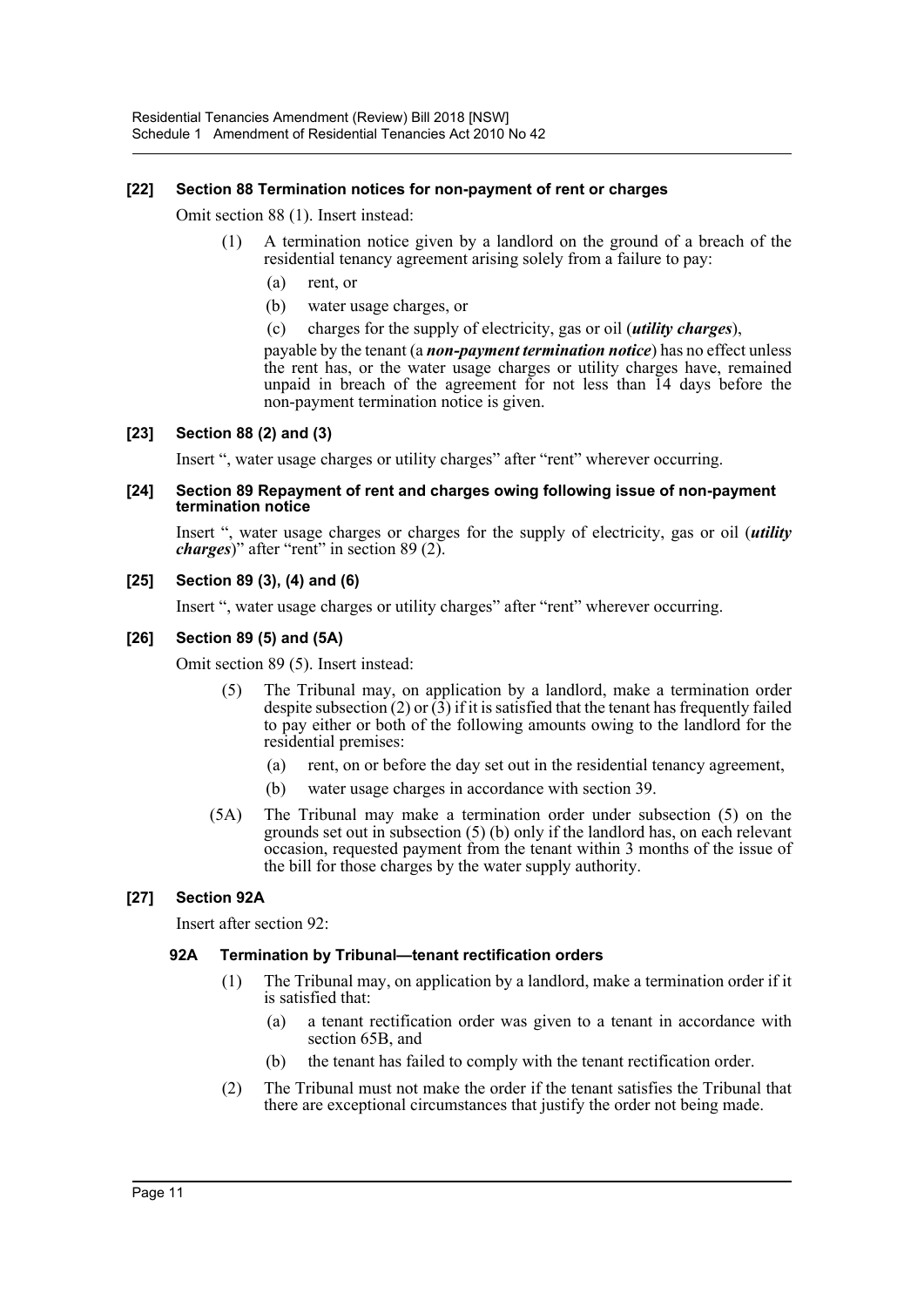(3) Subsection (1) does not limit any other order the Tribunal may make on an application under Division 5A of Part 3.

## **[28] Section 98A**

Insert after section 98:

#### **98A Contravention by landlord of information disclosure provisions—termination notice by tenant**

- (1) A tenant may give a termination notice on the ground that the landlord has contravened section 26.
- (2) The termination notice must specify a termination date that is not earlier than 14 days after the day on which the notice is given.
- (3) The termination notice may specify a termination date that is before the end of the fixed term of the residential tenancy agreement if it is a fixed term agreement.
- (4) The Tribunal may, on application by a landlord made before the termination date, revoke a termination notice by a tenant if satisfied that it is appropriate, in the circumstances of the case, to continue the tenancy.

#### **[29] Section 100 Early termination without compensation to landlord**

Insert after section 100 (1) (b):

- (b1) that the residential premises:
	- (i) have been listed on the LFAI Register during the term of the residential tenancy agreement, or
	- (ii) were listed on the LFAI Register prior to the agreement being entered into and that fact was not disclosed to the tenant,

#### **[30] Section 100 (1) (d)**

Omit the paragraph.

#### **[31] Section 100 (5)**

Insert after section 100 (4):

(5) In this section, *LFAI Register* means the register of residential premises that contain or have contained loose-fill asbestos insulation that is required to be maintained under Division 1A of Part 8 of the *Home Building Act 1989*.

#### **[32] Section 103A**

Insert after section 103:

#### **103A Contravention by landlord of information disclosure provisions—termination by Tribunal**

- (1) The Tribunal may, on application by a tenant, make a termination order if it is satisfied that:
	- (a) the landlord has contravened section 26, and
	- (b) the contravention is, in the circumstances of the case, sufficient to justify termination of the agreement.
- (2) A tenant may make an application under this section without giving the landlord a termination notice.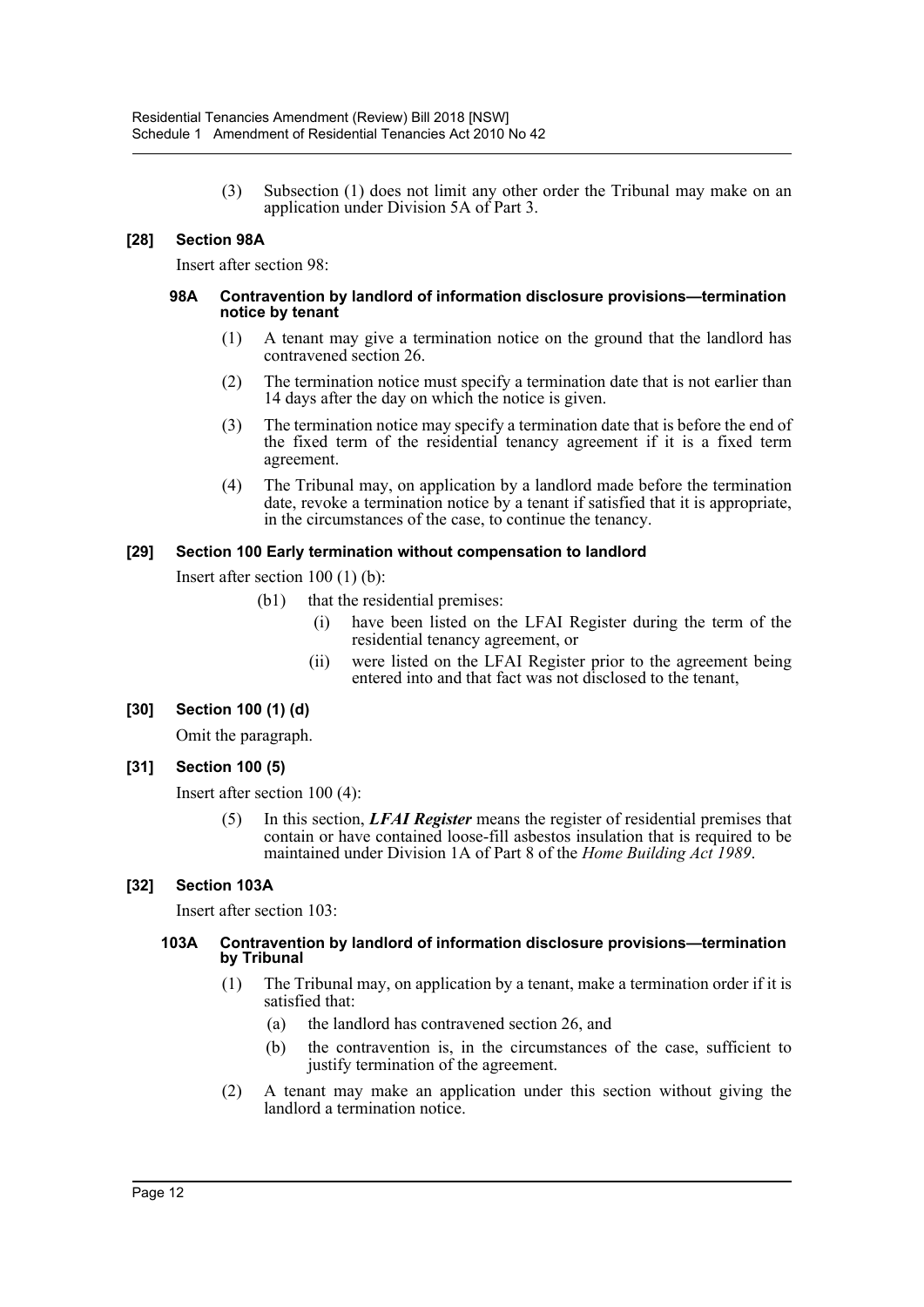- (3) The Tribunal may make a termination order under this section that takes effect before the end of the fixed term if the residential tenancy agreement is a fixed term agreement.
- (4) The Tribunal may order the landlord to compensate the tenant for any costs incurred by the tenant as a result of the termination of the residential tenancy agreement under this section.

#### **[33] Part 5, Division 3A**

Insert after Division 3 of Part 5:

#### **Division 3A Termination by tenant—circumstances of domestic violence**

#### **105A Definitions**

In this Division:

*competent person* means a medical practitioner within the meaning of the *Health Practitioner Regulation National Law (NSW)*.

*domestic violence termination notice*—see section 105B.

*DVO* means an order that is in force that is:

- (a) a local DVO, within the meaning of Part 13B of the *Crimes (Domestic and Personal Violence) Act 2007*, or
- (b) an interstate DVO, within the meaning of Part 13B of the *Crimes (Domestic and Personal Violence) Act 2007*, or
- (c) a foreign order, within the meaning of Part 13B of the *Crimes (Domestic and Personal Violence) Act 2007*.

*family violence* has the same meaning as it has in the *Family Law Act 1975* of the Commonwealth.

#### *relevant domestic violence offender* means:

- (a) a co-tenant or occupant or former co-tenant or former occupant, or
- (b) a person with whom a tenant or co-tenant giving a domestic violence termination notice has or has had a domestic relationship, within the meaning of the *Crimes (Domestic and Personal Violence) Act 2007*.

**Note.** The definition of *relevant domestic violence offender* is only for the purposes of establishing when a person is in circumstances of domestic violence (see section 105B) and when, and by whom, a domestic violence termination notice can be issued (see section 105C) and is intended to be read in the context of this Division as a whole.

#### **105B Right of early termination**

- (1) A tenant or a co-tenant may give a termination notice to the landlord and each other co-tenant, if any, for a residential tenancy agreement if:
	- (a) the tenant, or
	- (b) a co-tenant, or
	- (c) an occupant (whether in permanent occupation or occupation from time to time) who is a child who is wholly or partly dependent for support on the tenant or a co-tenant (a *dependent child*),

is in circumstances of domestic violence. Any such termination notice is referred to in this Division as a *domestic violence termination notice*.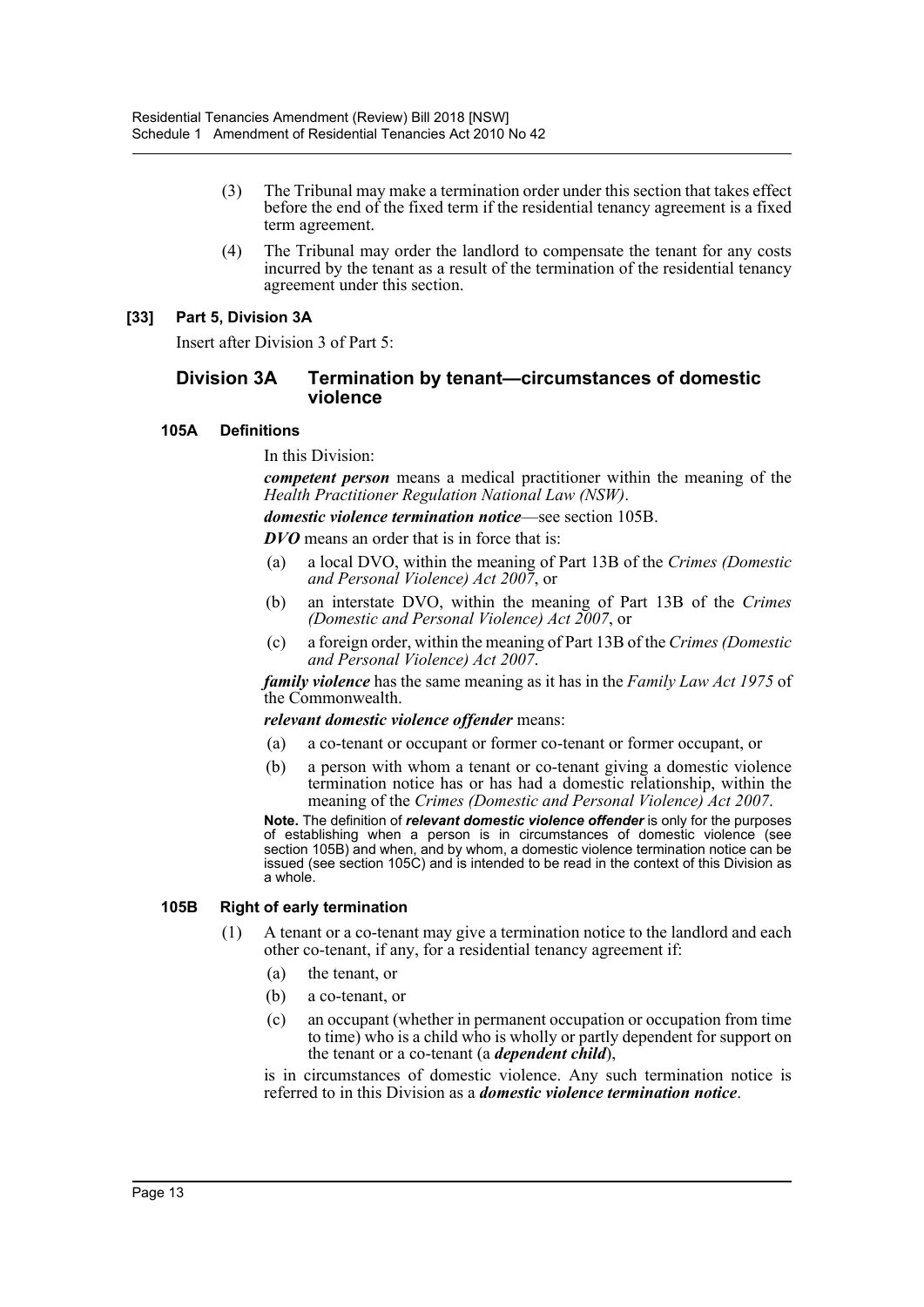- (2) A person is in *circumstances of domestic violence* if the person:
	- (a) has been the victim of a domestic violence offence while a tenant or co-tenant of, or dependent child in, the residential premises and a relevant domestic violence offender has been found guilty of that offence, or
	- (b) is the person for whose protection a DVO has been made against a relevant domestic violence offender and the DVO is in force, or
	- (c) is the person for whose protection an injunction under section 68B or 114 of the *Family Law Act 1975* of the Commonwealth has been granted on the basis of evidence of family violence in proceedings against a relevant domestic violence offender and the injunction is in force, or
	- (d) has been declared by a competent person to be a victim of domestic violence perpetrated by the relevant domestic violence offender during the currency of the residential tenancy agreement.
- (3) A declaration made by a competent person under subsection (2) (d) must be in the form prescribed by the regulations.

#### **105C Domestic violence termination notice**

- (1) A domestic violence termination notice must specify a termination date that is on or after the day on which the notice is given and, in the case of a fixed term agreement, may specify a day before the end of the fixed term.
- (2) A domestic violence termination notice given to the landlord must have annexed to it one of the following documents relating to the relevant domestic violence offender:
	- (a) a copy of the certificate of conviction in proceedings against the relevant domestic violence offender for the domestic violence offence,
	- (b) a copy of the relevant DVO made against the relevant domestic violence offender,
	- (c) a copy of the relevant injunction granted under section 68B or 114 of the *Family Law Act 1975* of the Commonwealth in favour of the tenant or co-tenant in proceedings against the relevant domestic violence offender,
	- (d) a declaration made by a competent person that:
		- (i) is in the form prescribed by the regulations, and
		- (ii) contains the matters prescribed by the regulations.
- (3) A person must not, at any time, use or disclose any document, or any information contained in any document, referred to in subsection (2) except in accordance with this Division, unless the person is permitted or compelled by law to disclose the document or information.

Maximum penalty: 20 penalty units.

- (4) A person who has in the person's possession pursuant to this Division a document referred to in subsection  $(2)$  must ensure that the document is stored and disposed of securely.
- (5) The competent person who gives a declaration under subsection (2) (d) must be a person with whom the tenant or co-tenant giving the domestic violence termination notice, or a dependent child, has consulted in the course of the competent person's professional practice.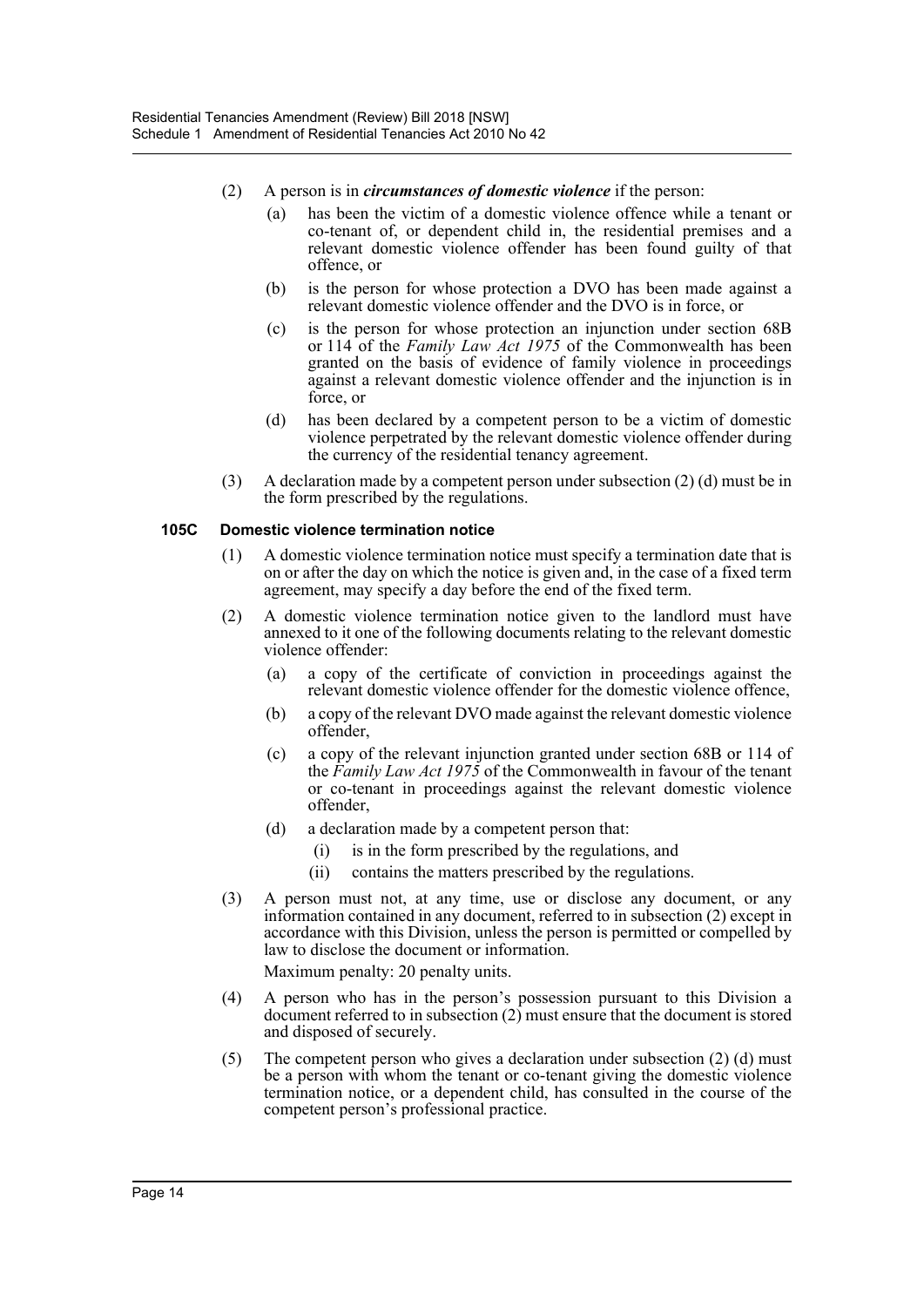#### **105D Effect of giving domestic violence termination notice**

- (1) A tenant is not liable to pay any compensation or other additional amount for the early termination of a fixed term agreement under section 105B.
- (2) A co-tenant ceases to be a tenant under the residential tenancy agreement on the termination date specified in a domestic violence termination notice if the co-tenant gives the domestic violence termination notice in accordance with this Division and vacates the residential premises.
- (3) A co-tenant who is not a relevant domestic violence offender and who continues to occupy the residential premises after a domestic violence termination notice is given is not liable to pay more than the amount of rent calculated in accordance with subsection (4) for a period of 2 weeks commencing on the date on which the domestic violence termination notice was given.
- (4) The amount of rent payable by each co-tenant under subsection (3) is equal to the rent that was payable under the residential tenancy agreement relating to the premises immediately before the domestic violence termination notice was given divided by the number of tenants under the residential tenancy agreement before the domestic violence termination notice was given.
- (5) In any proceedings before the Tribunal in respect of the payment of rent under this section, the Tribunal may order the payment of an amount that differs from the amount calculated in accordance with subsection (4).

#### **105E Orders of Tribunal**

The Tribunal may, on application by a co-tenant, make a termination order for the residential tenancy agreement if it is satisfied that a domestic violence termination notice was given by another co-tenant in accordance with this Division.

#### **105F Contents of declaration by competent person not reviewable**

In any proceedings before the Tribunal, the contents of any declaration made by a competent person under section 105C (2) (d) are not reviewable.

#### **105G Right to terminate in addition to other rights**

A right to terminate a residential tenancy agreement or a co-tenancy under this Division is in addition to any right of a tenant to terminate a residential tenancy agreement or any right of a co-tenant to terminate a co-tenancy under this Act and does not affect the rights of any co-tenant or occupant under any other provision of this Act.

#### **105H False and misleading information**

A person who furnishes any information or does any other thing in purported compliance with a requirement under section 105C  $(2)$  (d), knowing at the time of furnishing the information or the doing of any other thing, that it is false or misleading in a material particular, is guilty of an offence.

Maximum penalty: 100 penalty units or imprisonment for 2 years, or both.

#### **105I Review of this Division and other provisions**

(1) The Minister is to ensure that the operation of this Division and sections 54 (1A) and (1B) and 213A during the 3 years after the commencement of those provisions is reviewed and that a report on the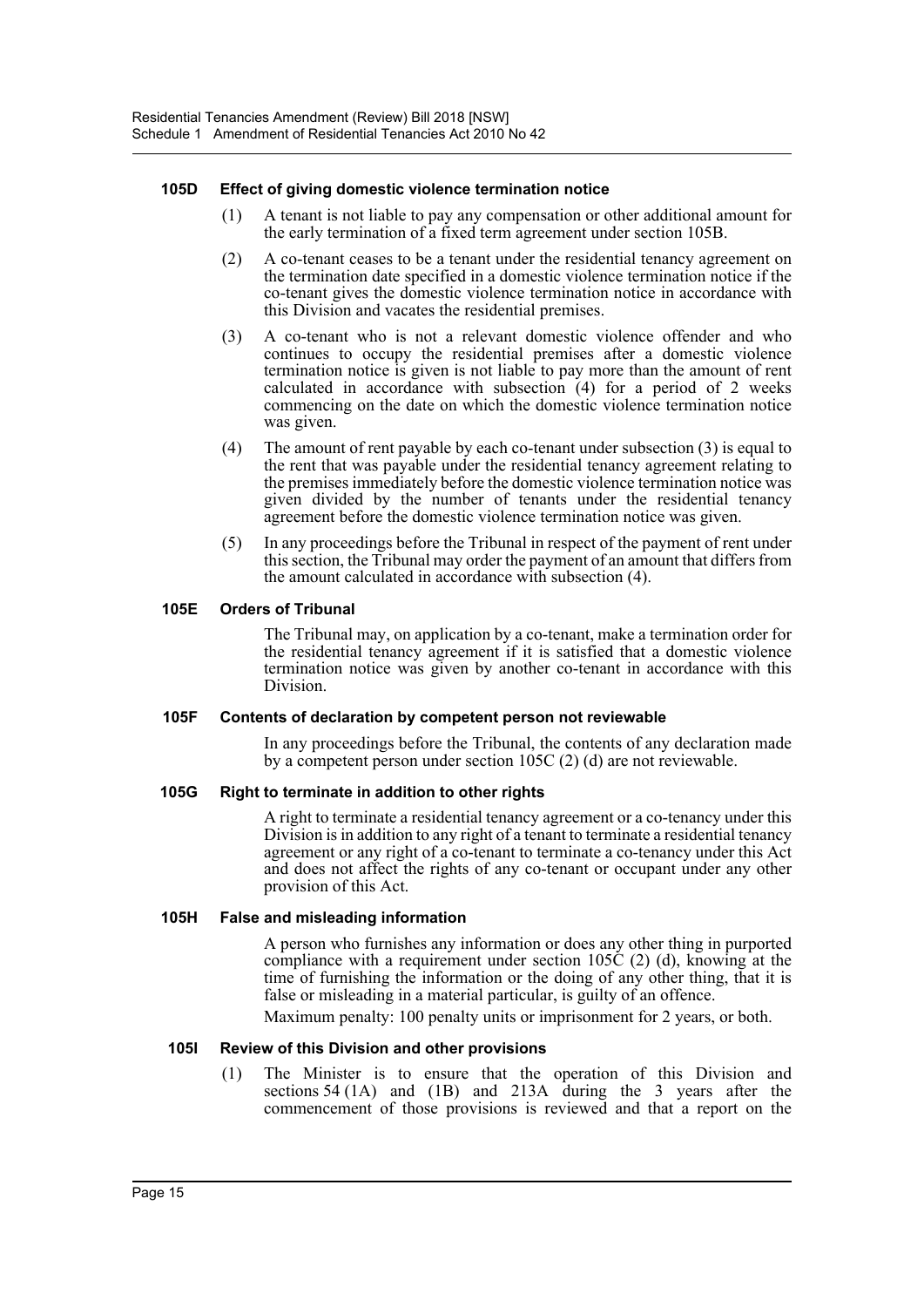outcome of the review is made publicly available within 12 months after the end of that 3 year period.

- (2) At the same time as conducting the review under subsection (1), the Minister is to ensure that sections 55A  $(3)$ , 71, 72, 79, 95, 174, 175,  $\frac{187}{187}$  and 202 are reviewed and a report on the outcome of that review is to be included in the report referred to in subsection (1).
- (3) The review of sections 71, 72, 95, 174 and 175 is limited to a review of the application of those sections to the rights and obligations of landlords, tenants, and co-tenants in cases where a domestic violence termination notice has been given.
- (4) The review of sections 187 and 202 is limited to a review of the application of those sections to proceedings brought under this Division or proceedings in which a party to the proceedings is in circumstances of domestic violence. **Note.** Sections 54 (1A) and (1B), 55A (3), 71, 72, 79, 95, 174, 175, 187, 202 and 213A are provisions that relate to, or have relevance for, the rights and obligations of landlords, tenants and co-tenants in the context of a tenant, co-tenant, occupant or dependent child being a victim of domestic violence.

#### **[34] Section 107**

Omit the section. Insert instead:

#### **107 Landlord's remedies on abandonment**

- (1) The Tribunal may, on application by a landlord, order a tenant to pay compensation to the landlord for any loss (including loss of rent) caused by the abandonment of the residential premises by the tenant.
- (2) The landlord must take all reasonable steps to mitigate the loss and is not entitled to compensation for any loss that could have been avoided by taking those steps. This subsection does not apply in the case of a fixed term agreement for a fixed term of not more than 3 years.
- (3) The compensation payable by a tenant under this section in respect of a fixed term agreement for a fixed term of not more than 3 years is the amount of the applicable break fee for the tenancy calculated under subsection (4).
- (4) The *break fee* for a fixed term agreement for a fixed term of not more than 3 years is:
	- (a) if less than 25% of the fixed term had expired when the premises were abandoned—an amount equal to 4 weeks rent, or
	- (b) if 25% or more but less than 50% of the fixed term had expired when the premises were abandoned—an amount equal to 3 weeks rent, or
	- (c) if 50% or more but less than 75% of the fixed term had expired when the premises were abandoned—an amount equal to 2 weeks rent, or
	- (d) if 75% or more of the fixed term had expired when the premises were abandoned—an amount equal to 1 week's rent.
- (5) The amount of any money paid to a landlord by a tenant on terminating a fixed term agreement before the end of the fixed term or before otherwise abandoning the premises (other than money previously due to the landlord under the residential tenancy agreement) is to be deducted from any amount payable to the landlord under this section.
- (6) This section does not prevent a landlord from obtaining an occupation fee under Division 2 of Part 6 for goods left on the residential premises.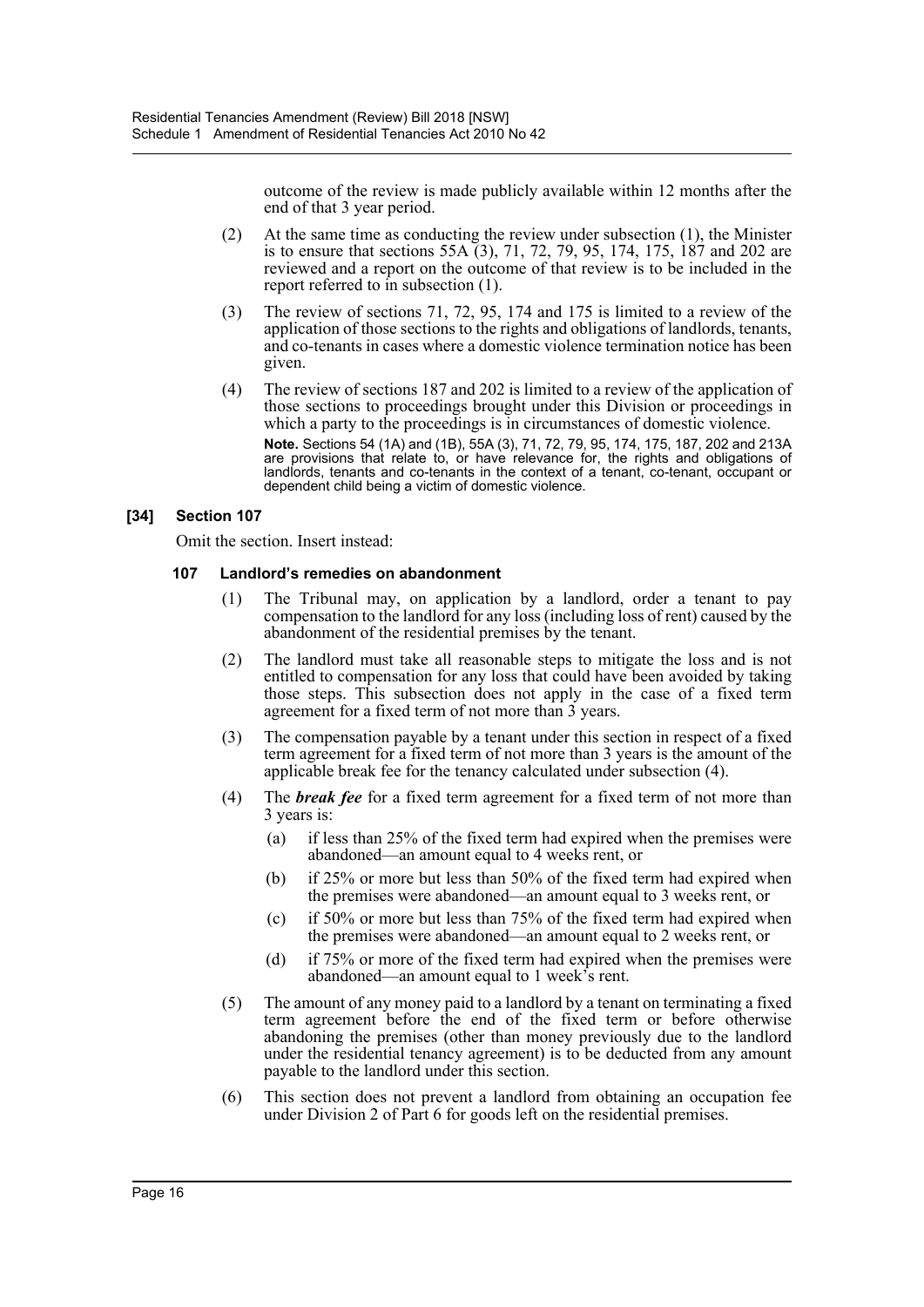## **[35] Section 186 Rental Bond Interest Account**

Insert after section 186 (3) (e):

(f) other consumer protection purposes.

## **[36] Section 196 Powers of entry and other powers**

Insert at the end of section 196 (1) (b):

, or

(c) carrying out an investigation under section 65B or 65C.

#### **[37] Section 202 Nature of proceedings for offences**

Insert after section 202 (1):

(1A) Proceedings for an offence under section 105H may only be instituted by or with the approval of the Director of Public Prosecutions.

## **[38] Section 213A**

Insert after section 213:

#### **213A Further restriction on listing—domestic violence**

A landlord or landlord's agent must not list personal information about a person in a residential tenancy database if:

- (a) the person was named as a tenant in a residential tenancy agreement that was terminated, or
- (b) the person's co-tenancy was terminated,

under Division 3A of Part 5 and the person was the tenant or co-tenant giving the termination notice under that Division. Maximum penalty: 20 penalty units.

#### **[39] Section 216 Provision of copies of listed personal information**

Omit section 216 (3). Insert instead:

(3) A database operator must not charge a fee for giving personal information under subsection (2).

Maximum penalty: 10 penalty units.